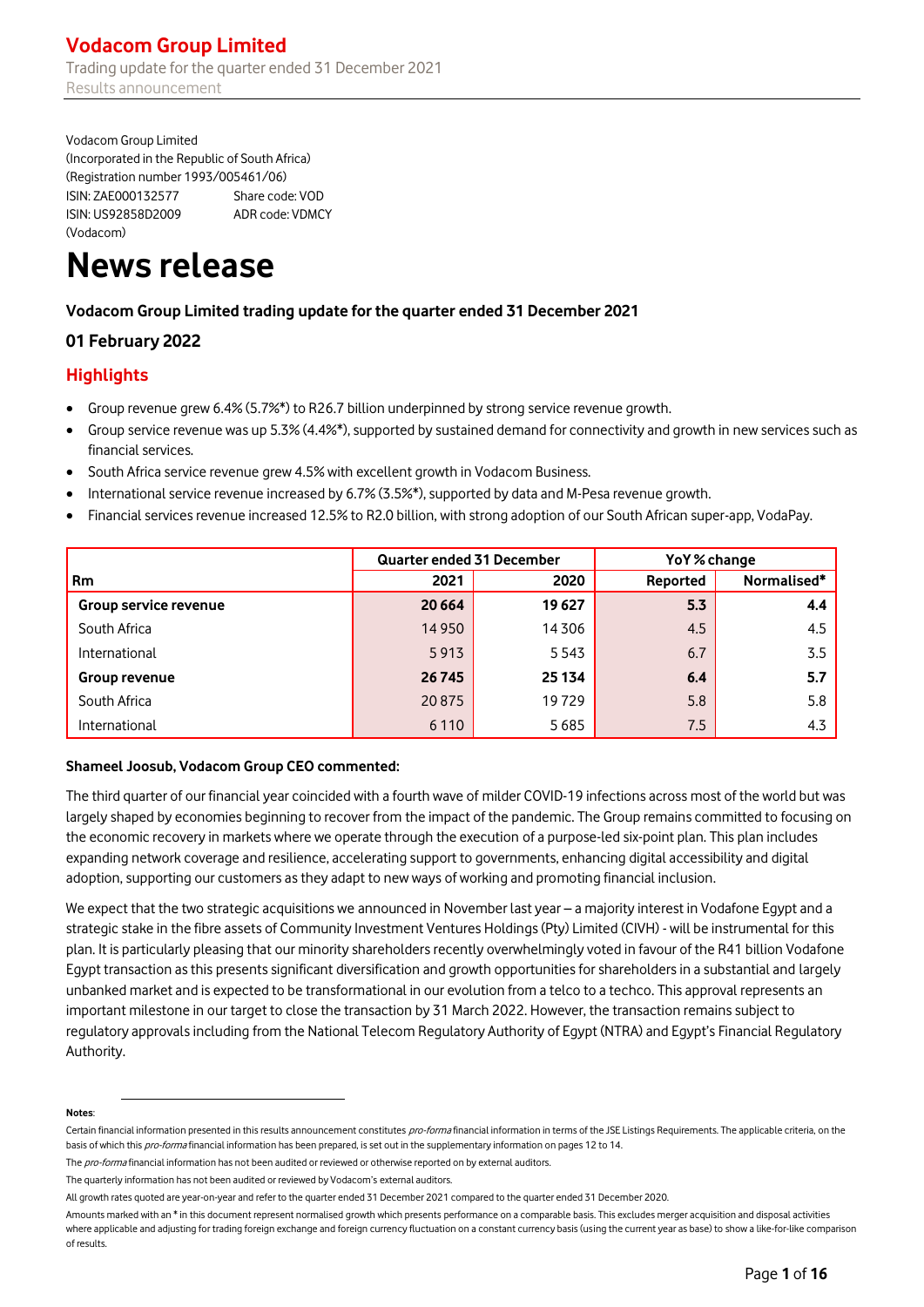The CIVH fibre transaction in South Africa is also expected to accelerate Vodacom's purpose of connecting people for a better future by facilitating an ambitious fibre roll-out programme that will assist in narrowing the digital divide by enabling affordable access to connectivity in some of the most vulnerable parts of our society. Vodacom has submitted regulatory filings in respect of the transaction to the Competition Commission and ICASA, respectively, initiating a process to obtain regulatory approval.

The assignment of additional spectrum in South Africa will also be instrumental in extending coverage, improving quality of service and lowering the cost to communicate, all of which are expected to support economic growth. With the auction scheduled for March 2022, we are working with the government, ICASA and the other telecommunication operators in South Africa to unlock this economic tailwind and avoid further delays. The allocation of high demand spectrum remains a key strategic priority for the Group.

Revenue in the third quarter was up 6.4% driven by a sustained demand for connectivity and the growth of new services, which includes financial and digital services, IoT and fixed. Our service revenue growth of 4.4%\* on a normalised basis was in line with the Group's medium-term target and supported by a resilient performance in South Africa on the back of sustained investment into technology and our network to further enhance customer experience.

Financial services remains a clear strategic priority for the Group and this business continuesto gain momentum. This is evidenced by the 12.5% increase in financial services revenue to breach the R2 billion mark for the first time in a quarter. Our M-Pesa platform, including Safaricom, continues to scale at an impressive rate with transaction values up 16.1% to exceed R430 billion per month. In South Africa, the launch of our VodaPay super-app in October last year has exceeded our expectations by attracting 1.4 million downloads and 1.0 million registered users in its first three months. We see VodaPay as a precursor to M-Pesa's evolution and further strengthening our fintech position across our footprint.

In South Africa, we invested a further R2.3 billion in the network during the quarter and delivered great value to customers through a highly successful summer campaign that attracted over 400 million engagements, unlocking prizes and rewards for our expanded customer base. We service 45.7 million customers in South Africa, an increase of 3.3% in a year, which contributed to a 4.5% increase in service revenue.

Supported by our continued focus on financial inclusion and accelerated capital expenditure, service revenue for our International operations grew 6.7% to R5.9 billion, or 3.5%\* on a normalised basis. The reported growth was underpinned by a 12.9% increase in M-Pesa revenue and a 21.2% rise in data revenue. Tanzania's financial performance and progress in driving financial inclusion was impacted by government levies imposed on mobile money and airtime recharges. A key focus for our International portfolio is digital inclusion, which will be supported by our growing 21.5 million data customer base and driving higher smartphone adoption. International customers on smartphones stands at 12 million.

Looking ahead, we are encouraged by the post COVID-19 recovery taking place in many of the markets in which we operate and look forward to making meaningful contributions to foster economic development.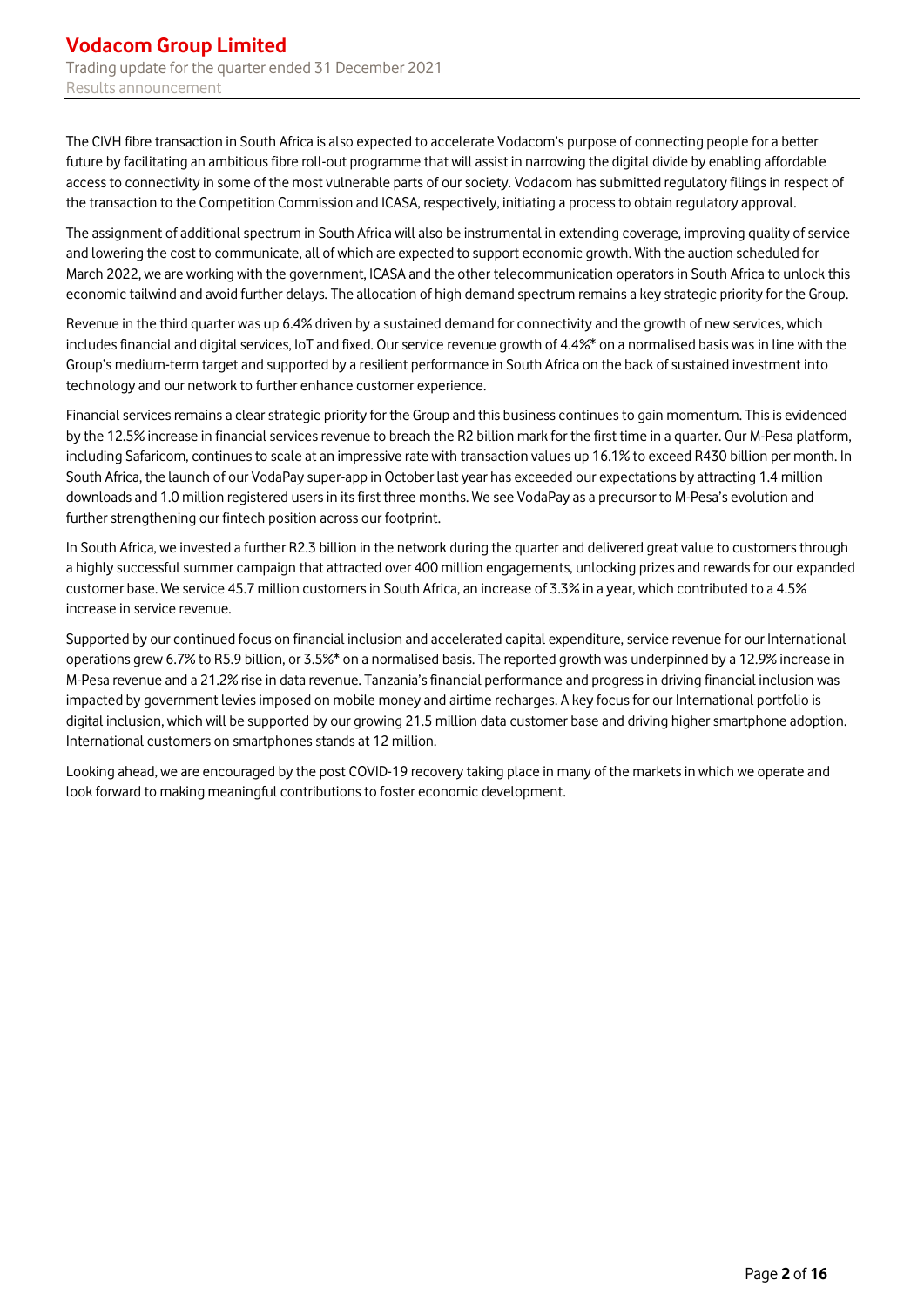# **Group review**

### **New services support service revenue growth**

Group service revenue grew 4.4%\* on a normalised basis, supported by a resilient performance in South Africa. Group service revenue growth was underpinned by new services, which include digital and financial, fixed and IoT. Financial services delivered 12.5% growth in the quarter, as we continue to scale user adoption, new products, and services. IoT was up 33.9%<sup>1</sup> on an adjusted basis, supported by our class-leading products in agriculture and smart infrastructure. In aggregate, these new services amounted to R3.7 billion in the quarter and contributed 17.7% of Group service revenue. We target a new service contribution to Group service revenue of 25% – 30% by FY2024.

On a year-to-date basis, capital expenditure represented 13.2% of Group revenue, within our targeted range of 13.0% – 14.5%. South Africa's year-to-date capital expenditure intensity was 13.1%, with the phasing of expenditure accelerated into the first half period to support increased demand and improved customer experience. Capital intensity for our International segment increased to 14.7% in the quarter, supporting data adoption and revenue growth in the period.

#### **Leading African fintech operator**

| <b>Financial services revenue</b> | <b>Quarter ended 31 December</b> |      | % change |              |  |
|-----------------------------------|----------------------------------|------|----------|--------------|--|
| Rm                                | 2021                             | 2020 | Reported | Normalised*1 |  |
| South Africa                      | 692                              | 619  | 11.8     | 11.8         |  |
| International                     | 1319                             | 1168 | 12.9     | 9.3          |  |
| <b>Consolidated Group</b>         | 2011                             | 1787 | 12.5     | 10.1         |  |

Our financial services business is integral to our purpose-led business model, the largest component of our new services revenue and a clear strategic priority. Financial services revenue reached R2.0 billion in the quarter, with International contributing R1.3 billion and South Africa the balance. Adjusting for the impact of Tanzanian mobile money levies in the quarter, financial services revenue growth was 24.3%. Financial services revenue growth was supported by ongoing platform adoption and product expansion. Our M-Pesa platform, including Safaricom, processed US\$28.2 billion of transaction value per month in the third quarter, up 16.1%. In South Africa, financial services revenue growth was underpinned by our Airtime Advance product, where we advanced airtime amounting to 45.4% of total prepaid recharges to support customers with access to connectivity.

The outlook for our financial services business was further enhanced by the highly anticipated launch of our South African superapp, VodaPay, during October 2021. The app brings together world-class consumer and merchant capabilities and is supported by Alipay technology. The app reached 1.4 million downloads and 1.0 million registered users by 31 December 2021. The strong consumer adoption accelerated the merchant on-boarding pipeline, which is set to add further depth and breadth to the app's digital mall. We see VodaPay as a precursor to M-Pesa's evolution, supporting accelerated growth across our financial services' businesses and assisting us in connecting the next 100 million African customers so that no one is left behind.

### **Vodafone Egypt transaction approved by shareholders**

On 10 November 2021, the Group announced that it had entered into a binding agreement to acquire a 55% shareholding in Vodafone Egypt Telecommunications SAE (Vodafone Egypt) from Vodafone Group Plc (Vodafone), for an equity consideration of US\$2.738 billion (R41.1 billion). The proposed acquisition presents a unique opportunity to advance Vodacom Group's strategic connectivity and financial services ambitions in Africa by acquiring a controlling interest in Vodafone Egypt, one of Africa's premier telecom operators. Vodafone Egypt is a clear market leader, strategically positioned to capture growth in a fast-growing Information and Communications Technology (ICT) market that will diversify and accelerate Vodacom Group's growth profile. Pleasingly, Vodafone Egypt sustained its strong growth trajectory in the quarter with revenue growth at 17.9%.

At a general meeting held on 18January 2022, minority shareholders in the Group voted overwhelmingly in favour of the transaction. Of the over 600 million minority shareholder votes cast, 99.0% voted in favour of the Group's acquisition of the stake in Vodafone Egypt. This approval is an important milestone in our target to close the transaction by 31 March 2022. The closing of the

**Note:**

Adjusted for a reclassification of IoT revenue from other service revenue to customer revenue in the prior year. There was no impact on overall service revenue as a result of this reclassification.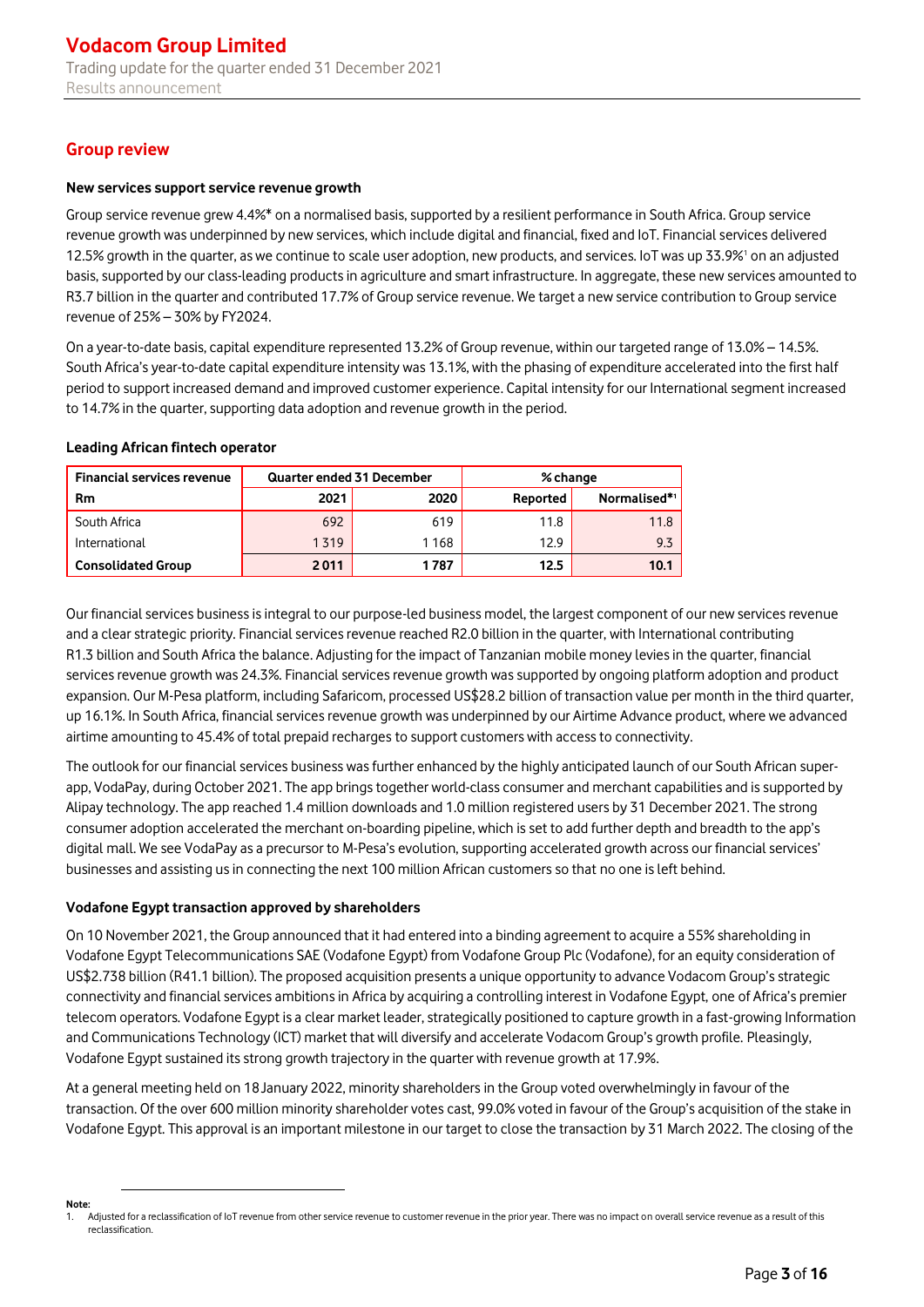transaction remains conditional upon certain approvals including from the National Telecom Regulatory Authority of Egypt (NTRA) and Egypt's Financial Regulatory Authority as set out in the shareholder circular available at [www.vodacom.com.](https://www.vodacom.com/pdf/agm/2022/vodacom-group-circular-to-shareholders-10-december-2021.pdf)

### **South Africa fibre deal submitted for regulatory review**

On 10 November 2021, the Group announced a major step forward in scaling our fibre offering in South Africa. Through the acquisition of a 30% stake in CIVH fibre assets, with an option to increase the stake to 40%, Vodacom will gain exposure to highly attractive and fast-growing businessesincluding Vumatel and Dark Fibre Africa (DFA). Vodacom's capital injection and strategic support will further accelerate the growth trajectory of these fibre assets. Also, the contribution of Vodacom SA's wholesale FTTH, FTTB and Business-to-Business transmission access fibre network infrastructure will add further scale and enhance CIVH's fibre footprint.

Subsequent to the announcement, the Group submitted regulatory filings to the Competition Commission and ICASA, respectively. The submissions have initiated a consultation process to obtain regulatory approval. We expect that our investment into Vumatel and DFA will accelerate fibre reach in South Africa, fostering economic development and helping to bridge South Africa's digital divide.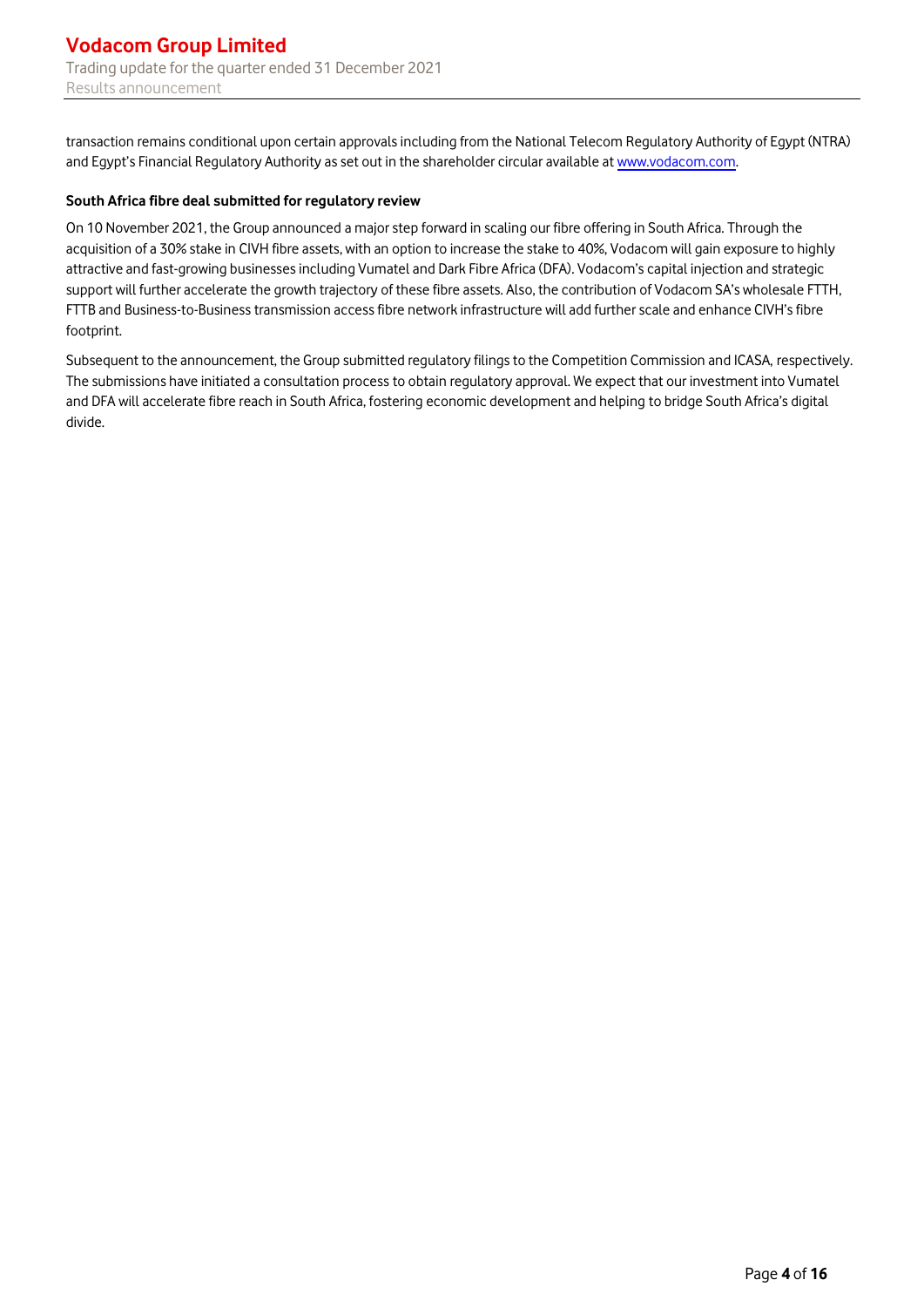# **Operating review**

# **South Africa**

### **Summary financial information for the quarter ended**

|                          | 31 December<br>2021 | 30 September<br>2021 | 31 December<br>2020 | YoY% change<br>Reported |
|--------------------------|---------------------|----------------------|---------------------|-------------------------|
|                          |                     |                      |                     |                         |
| Revenue (Rm)             | 20875               | 19737                | 19729               | 5.8                     |
| Service revenue (Rm)     | 14 9 50             | 14 5 45              | 14306               | 4.5                     |
| Capital expenditure (Rm) | (2320)              | (2673)               | (2656)              | (12.7)                  |
| Customers ('000)         | 45 7 7 2            | 45428                | 44 3 12             | 3.3                     |

Service revenue increased 4.5% (2Q: 3.2%') to R15.0 billion, driven by continued demand for connectivity, strong growth in financial services and increased engagement from a successful summer campaign. Underpinned by our loyalty programme, VodaBucks, our summer campaign supported engagement through an innovative programme that rewards customers for recharging, buying bundles or paying their bills. The campaign was integrated into our new super-app, VodaPay, with more than 400 million 'plays' helping customers unlock exciting prizes and additional rewards for achieving their personalised behavioural goals. Revenue growth of 5.8% was also supported by a sustained demand for devices.

Mobile contract customer revenue increased 7.6% to R5.6 billion. The growth was supported by contract customer net additions of over 81 000 in the quarter and ARPU growth of 3.1% to R302. Within the mobile contract segment, Vodacom Business continued to deliver strong growth in the quarter, supported by our work-from-home solutions. Consumer contract posted 2.3% growth supported by attractive packages offering customers larger data allocations to facilitate increased usage.

Our prepaid segment delivered a resilient performance underpinned by the summer campaign and net customer additions of 263 000. Mobile prepaid customer revenue was flat, despite economic headwinds and a strong prior year comparative period (3Q21: 9.4%). In the prior year period, prepaid ARPU reached R59 as customers increased usage during the more stringent lockdown restrictions. As these restrictions eased, prepaid ARPU normalised and in the current period was R57. Encouragingly, ARPU of R57 is above pre-COVID levels and increased 1.8% quarter-on-quarter.

Our data traffic growth rate accelerated to 25.9%, supported by work-from-home solutions and stimulated by the summer campaign. We added 0.5 million data customers in the quarter to reach 23.4 million data customers, representing 64.4% of our onemonth customer base. Smart devices on our network were up by 11.3% to 25.9 million. The number of 4G devices on our network increased 14.7% to 17.3 million while the average usage per smart device increased 24.4% to 2.5GB per month.

Service revenue from financial services was up 11.8% to R692 million, with customers up 5.6% to 13.9 million. Revenue growth was underpinned by our Airtime Advance product, where we advanced R3.4 billion in airtime, amounting to 45.4% of total prepaid recharges. In the insurance space, the number of policies grew 14.8% to 2.4 million. In October 2021, in partnership with Alipay, we launched our much-anticipated super-app called VodaPay. We are very encouraged by the strong uptake of the app, reaching 1.4 million downloads and 1.0 million registered users by period end. The platform's service and merchants' offerings are provided through unique mini apps. By the end of the quarter we had 72 mini apps, with many more set to be on-boarded.

Vodacom Business service revenue increased by 14.0% to R4.5 billion, supported by our innovative work-from-home solutions and strong growth in wholesale revenue. IoT remains an important new service growth driver, with connections up 11.2% to 6.2 million, and adjusted revenue growth at 30.0%<sup>2</sup> to R0.3 billion.

Our connected fibre customers increased 51.0% to over 165 000<sup>3</sup> homes and businesses, highlighting strong demand for the service. We have passed over 152 000 homes and businesses with our own fibre roll-out. On 10 November 2021, the Group announced a major step forward in scaling our fibre offering in South Africa. Through the acquisition of a 30% stake in CIVH fibre assets, Vodacom will gain exposure to highly attractive and fast-growing businesses and South Africa's largest open access fibre players including Vumatel and Dark Fibre Africa.

We invested R2.3 billion in the quarter, with a focus on adding capacity to manage increased demand and improve the customer experience. For the financial year to date we have invested R7.9 billion and expect to invest around R10.5 billion in the financial year.

#### **Notes:**

<sup>1.</sup> Underlying growth adjusting for a R142 million loyalty provision in the second quarter of the prior financial year.

<sup>2.</sup> Adjusted for a reclassification of IoT revenue from other service revenue to customer revenue in the prior year. There was no impact on overall service revenue.

<sup>3.</sup> Including Bitstream, which refers to where we act as an internet service provider (ISP) to fibre wholesalers.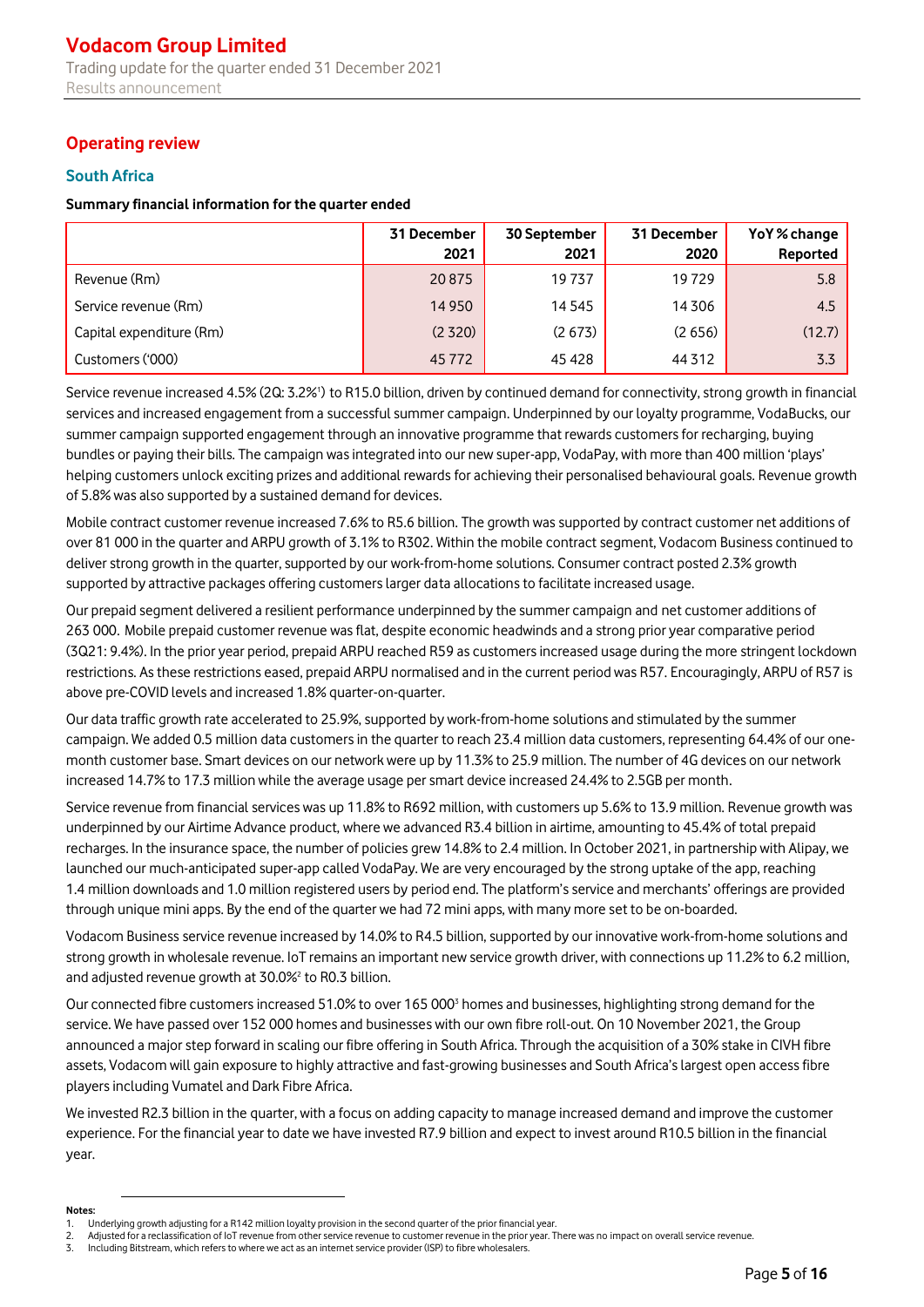# **Operating review (continued)**

## **International**

### **Summary financial information for the quarter ended**

|                          | 31 December | 30 September | 31 December | YoY% change |             |
|--------------------------|-------------|--------------|-------------|-------------|-------------|
|                          | 2021        | 2021         | 2020        | Reported    | Normalised* |
| Revenue (Rm)             | 6 1 1 0     | 5563         | 5685        | 7.5         | 4.3         |
| Service revenue (Rm)     | 5913        | 5412         | 5543        | 6.7         | 3.5         |
| Capital expenditure (Rm) | (895)       | (872)        | (699)       | 28.0        |             |
| Customers ('000)         | 42 122      | 42 493       | 39415       | 6.9         |             |

Service revenue for our International operations grew 6.7% to R5.9 billion, or 3.5%\* on a normalised basis. Growth was supported by M-Pesa and data revenue, which were up 12.9% and 21.2%, respectively. M-Pesa growth reflects ongoing customer and service adoption, consistent with our focus on financial inclusion. The strong performance in data was underpinned by increased smartphone adoption and strong commercial execution. Service revenue growth was however impacted by government levies imposed on mobile money and airtime recharges in Tanzania. The levies diluted International service revenue by an estimated R250 million and growth by 4.4ppts.

Our customer base grew 6.9% to 42.1 million, reflecting strong commercial traction across the portfolio. While the economies across our International segment are recovering, constraints on consumer spending remain evident in the voice segment. Voice revenue growth was muted at 1.1% in the quarter.

Data services remain a key lever of growth and central to our commitment of connecting for a better future. Pleasingly, normalised data revenue growth remained strong at 17.6%\* reflecting accelerated network investment and targeted campaigns. Data customer net additions were 126 000, with the data customer base reaching 21.5 million. Of these customers, only 12.0 million were on smartphones, highlighting the scope for data growth going forward. We continue to drive the adoption of affordable smartphone devices by leveraging partnerships with global tech firms and innovative financing options. Data traffic growth for the third quarter was strong at 34.9%.

M-Pesa revenue for International was up 12.9% to R1.3 billion, with normalised revenue growth at 9.3%\*. The result was supported by customer growth and new service adoption, such as lending. M-Pesa customers increased 4.5% to 16.7 million, promoting financial inclusion. Lending products continue to scale across the portfolio, supported by M-Pesa Africa's strategic direction. In Tanzania, our lending product 'Songesha' grew 21.3%, with the equivalent of R0.9 billion in loans disbursed during the quarter. Monthly M-Pesa transaction values processed on our platform, including Safaricom, was US\$28.2 billion, up 16.1%. The strong growth fundamentals of M-Pesa were however impacted by the introduction of mobile money levies in Tanzania. Adjusting for this impact, M-Pesa revenue was up 31.0%.

Capital investment increased 28.0% to R895 million in the quarter as we focussed on expanding our 4G networks, while also investing in transmission to retain our leadership in all our markets.

# **Safaricom**

Results for Vodacom's associate investment in Safaricom Plc are disclosed on a bi-annual basis and therefore not included in the quarterly update.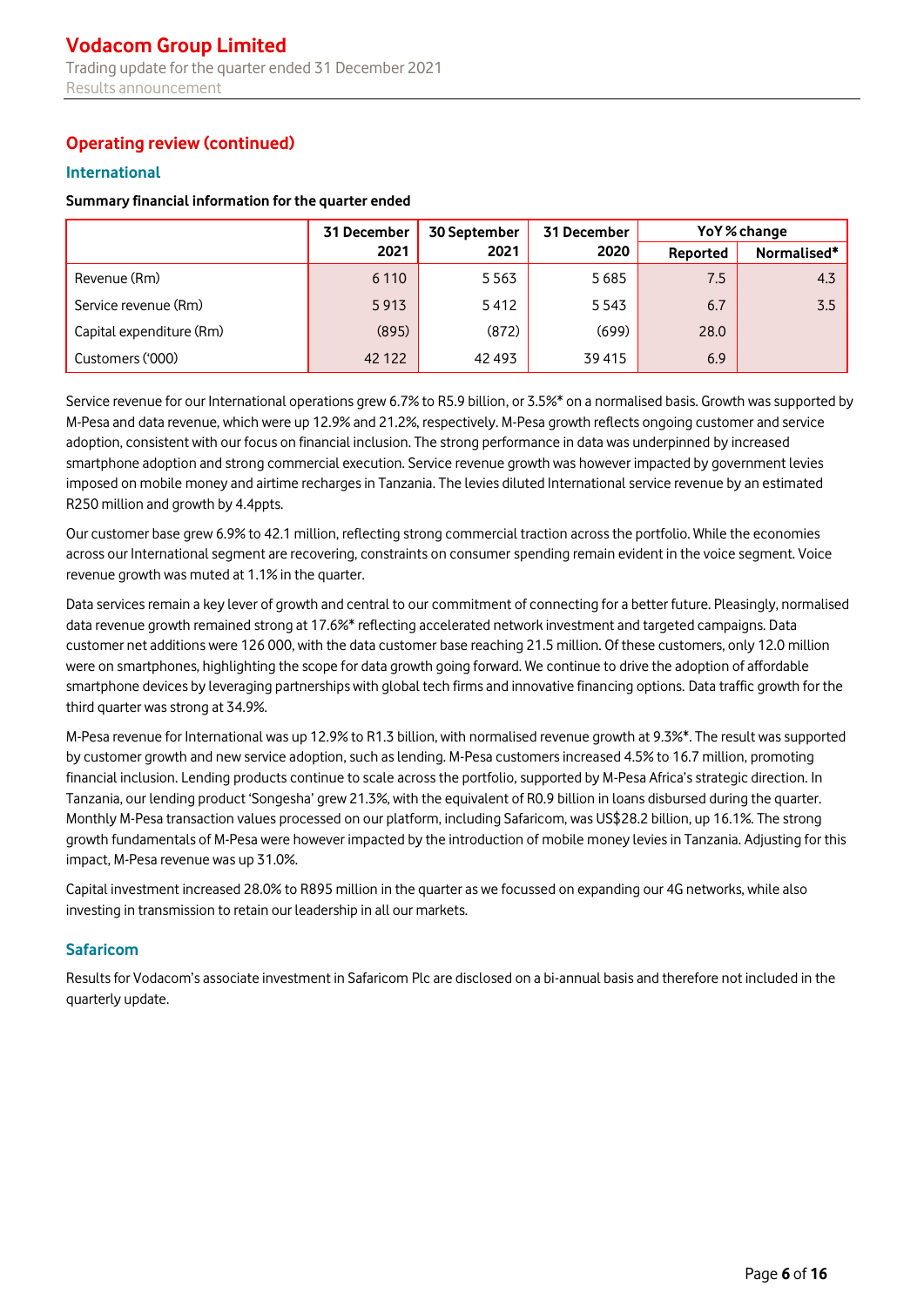# **Regulatory matters**

### **ICASA – Invitation to Apply**

On 10 December 2021, ICASA issued an Invitation to Apply (ITA) for High Demand Spectrum (HDS) in South Africa. The ITA sets out ICASA's licensing process for exclusive use HDS including spectrum lots and associated reserve prices and obligations, spectrum caps, floors, and the auction format. As a result of the licensing processes, South Africa's HDS bandwidth will increase from 529 MHz to 935 MHz. ICASA expects the HDS auction to commence on 8 March 2022, according to the ITA.

On 4 January 2022, ICASA received a court application filed by Telkom SA SOC Limited (Telkom), in respect of the ITA. The filing inter alia requested that the High Court in Pretoria interdict ICASA from taking any further steps in the award process including but not limited to the auctioning of the HDS spectrum on 8 March 2022, pending a full review of the ITA. Vodacom, Mobile Telephone Networks (Pty) Limited (MTN), Rain (Pty) Limited, the Minister of Communications & Digital Technologies and ICASA filed motions to oppose the interdict. On 18 January 2022, Telkom proposed in a letter to all parties that it would withdraw the interdict if parties agree to a new timeline for an expedited court review of the merits of the ITA. A court date for this review has not yet been set.

Vodacom remains ready and willing to work with ICASA to expedite the assignment of high demand spectrum as soon as possible. The award of new spectrum remains a critical part of reducing input costs and by extension, the cost of data. This has the potential to have a positive impact on South Africa's economy.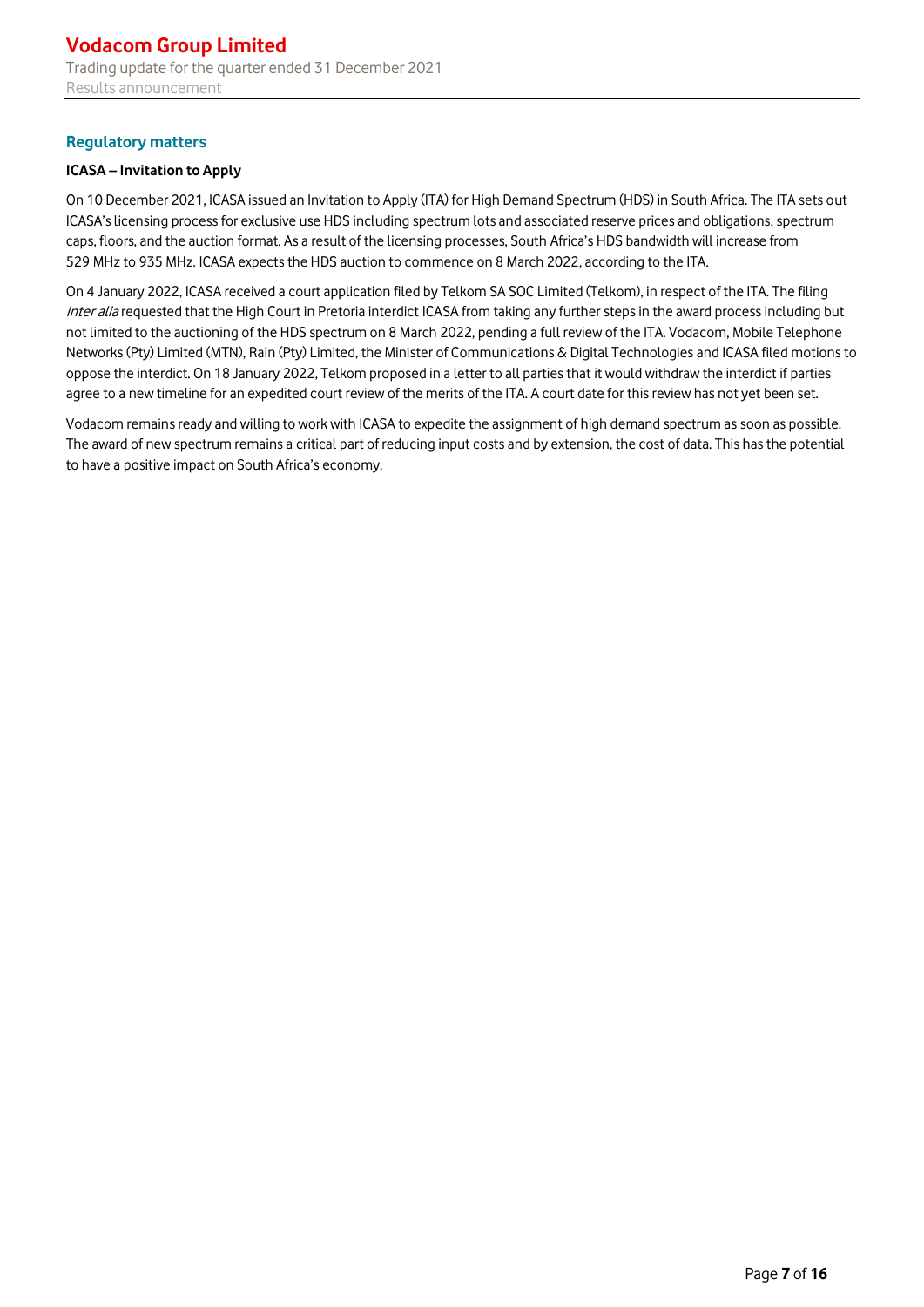# **Vodacom Group Limited** Trading update for the quarter ended 31 December 2021 Results announcement

# **Supplementary information**

# **Financial review**

### **Revenue for the quarter ended 31 December 2021**

|                                 |                     | YoY%   |                      | YoY%   | Corporate/          |         | YoY%   |  |
|---------------------------------|---------------------|--------|----------------------|--------|---------------------|---------|--------|--|
| <b>Rm</b>                       | <b>South Africa</b> | change | <b>International</b> | change | <b>Eliminations</b> | Group   | change |  |
| Mobile contract revenue         | 5564                | 7.6    | 421                  | 18.9   | (2)                 | 5983    | 8.3    |  |
| Mobile prepaid revenue          | 6538                | (0.2)  | 4887                 | 8.0    | -                   | 11425   | 3.2    |  |
| <b>Customer service revenue</b> | 12 102              | 3.3    | 5308                 | 8.8    | (2)                 | 17408   | 4.9    |  |
| Mobile interconnect             | 414                 | (3.9)  | 320                  | (8.3)  | (116)               | 618     | (6.2)  |  |
| Fixed service revenue           | 954                 | 2.5    | 253                  | (11.8) | (76)                | 1 1 3 1 | 0.2    |  |
| Other service revenue           | 1480                | 20.6   | 32                   | 18.5   | (5)                 | 1507    | 21.3   |  |
| Service revenue                 | 14 9 50             | 4.5    | 5913                 | 6.7    | (199)               | 20 6 64 | 5.3    |  |
| Equipment revenue               | 4324                | 6.7    | 116                  | 43.2   | (1)                 | 4439    | 7.7    |  |
| Non-service revenue             | 1601                | 16.9   | 81                   | 32.8   | (40)                | 1642    | 18.5   |  |
| Revenue                         | 20875               | 5.8    | 6 1 1 0              | 7.5    | (240)               | 26 745  | 6.4    |  |
| Included in service revenue:    |                     |        |                      |        |                     |         |        |  |
| Financial services revenue      | 692                 | 11.8   | 1319                 | 12.9   |                     | 2011    | 12.5   |  |

# **Revenue for the quarter ended 31 December 2020**

| <b>Rm</b>                       | <b>South Africa</b> | International | Corporate/<br><b>Eliminations</b> | Group   |  |  |  |
|---------------------------------|---------------------|---------------|-----------------------------------|---------|--|--|--|
| Mobile contract revenue         | 5169                | 354           | (1)                               | 5522    |  |  |  |
| Mobile prepaid revenue          | 6548                | 4526          |                                   | 11075   |  |  |  |
| <b>Customer service revenue</b> | 11717               | 4880          |                                   | 16597   |  |  |  |
| Mobile interconnect             | 431                 | 349           | (121)                             | 659     |  |  |  |
| Fixed service revenue           | 931                 | 287           | (89)                              | 1129    |  |  |  |
| Other service revenue           | 1227                | 27            | (12)                              | 1242    |  |  |  |
| Service revenue                 | 14306               | 5543          | (222)                             | 19 627  |  |  |  |
| Equipment revenue               | 4054                | 81            | (14)                              | 4 1 2 1 |  |  |  |
| Non-service revenue             | 1369                | 61            | (44)                              | 1386    |  |  |  |
| Revenue                         | 19729               | 5685          | (280)                             | 25 134  |  |  |  |
| Included in service revenue:    |                     |               |                                   |         |  |  |  |
| Financial services revenue      | 619                 | 1168          | $\overline{\phantom{m}}$          | 1787    |  |  |  |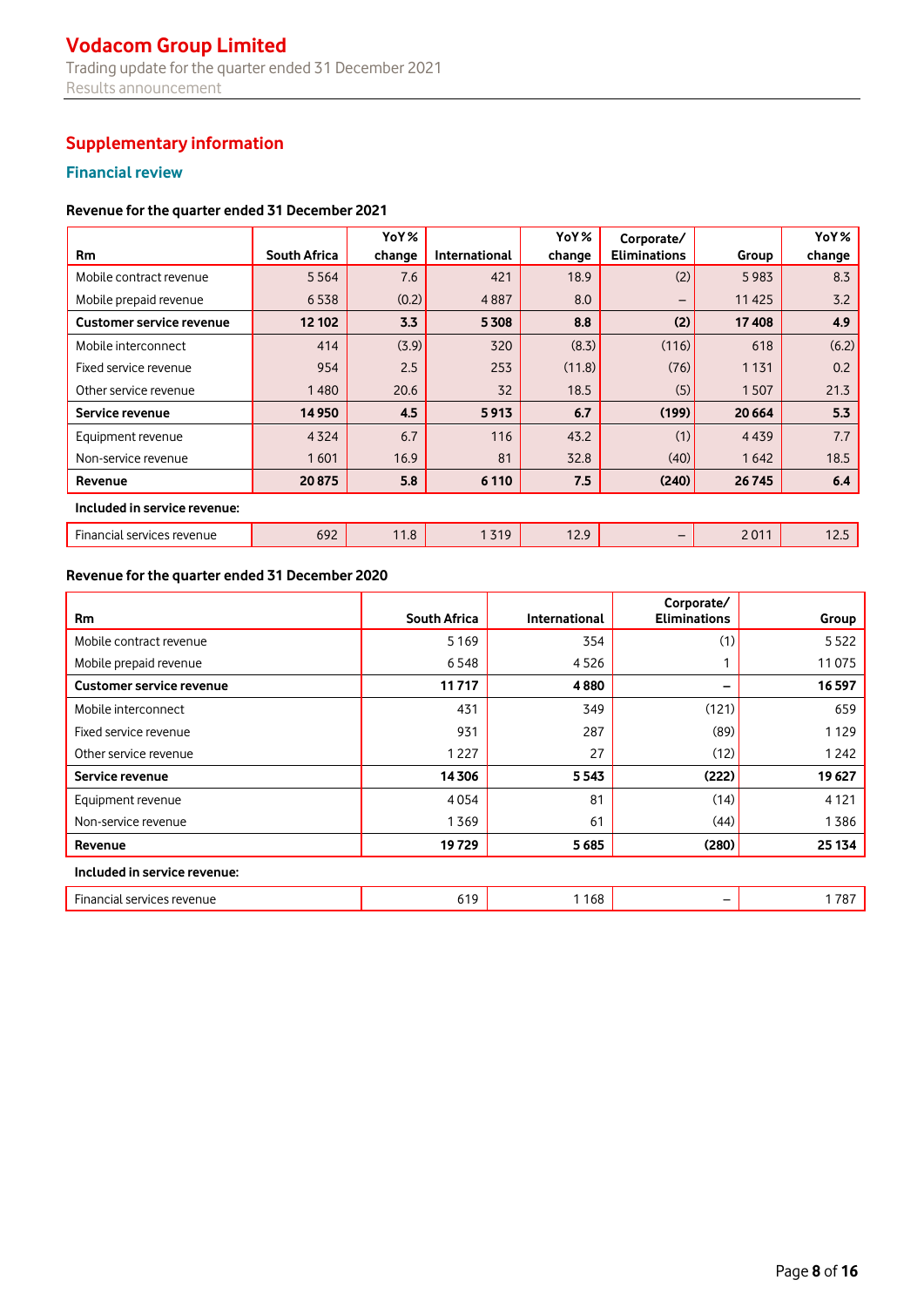# **Historical financial review**

### **Revenue for the quarter ended**

|                               | 31 December | <b>30 September</b> | 30 June | 31 March |        | 31 December   30 September | 30 June |
|-------------------------------|-------------|---------------------|---------|----------|--------|----------------------------|---------|
| <b>Rm</b>                     | 2021        | 2021                | 2021    | 2021     | 2020   | 2020                       | 2020    |
| South Africa                  | 20875       | 19737               | 19535   | 20 294   | 19729  | 19459                      | 17 255  |
| International                 | 6 1 1 0     | 5563                | 5495    | 5315     | 5685   | 5952                       | 5794    |
| Corporate and<br>eliminations | (240)       | (223)               | (251)   | (285)    | (280)  | (297)                      | (319)   |
| <b>Group revenue</b>          | 26745       | 25 077              | 24 7 79 | 25 3 24  | 25 134 | 25 1 14                    | 22730   |

### **Revenue yoy % change for the quarter ended**

|               |             | Reported    |       |      |  |  |  |
|---------------|-------------|-------------|-------|------|--|--|--|
|               | 31 December | 31 December |       |      |  |  |  |
| %             | 2021        | 2021        | 2021  | 2021 |  |  |  |
| South Africa  | 5.8         | 1.4         | 13.2  | 5.8  |  |  |  |
| International | 7.5         | (6.5)       | (5.2) | 4.3  |  |  |  |
| Group revenue | 6.4         | (0.1)       | 9.0   | 5.7  |  |  |  |

# **Service revenue for the quarter ended**

| <b>Rm</b>                       | 31 December<br>2021 | 30 September<br>2021 | 30 June<br>2021 | 31 March<br>2021 | 31 December 1<br>2020 | 30 September<br>2020 | 30 June<br>2020 |
|---------------------------------|---------------------|----------------------|-----------------|------------------|-----------------------|----------------------|-----------------|
| South Africa                    | 14950               | 14 545               | 14070           | 14481            | 14 30 6               | 14 240               | 13378           |
| International                   | 5913                | 5412                 | 5301            | 5 1 9 4          | 5543                  | 5751                 | 5658            |
| Corporate and<br>eliminations   | (199)               | (207)                | (206)           | (243)            | (222)                 | (237)                | (275)           |
| <b>Group service</b><br>revenue | 20 6 64             | 19750                | 19 165          | 19 432           | 19627                 | 19754                | 18761           |

# **Service revenue yoy % change for the quarter ended**

|                       |             | Reported    |       |      |  |  |  |
|-----------------------|-------------|-------------|-------|------|--|--|--|
|                       | 31 December | 31 December |       |      |  |  |  |
| %                     | 2021        | 2021        | 2021  | 2021 |  |  |  |
| South Africa          | 4.5         | 2.1         | 5.2   | 4.5  |  |  |  |
| International         | 6.7         | (5.9)       | (6.3) | 3.5  |  |  |  |
| Group service revenue | 5.3         | 0.0         | 2.2   | 4.4  |  |  |  |

### **Financial services revenue**

|                           | <b>Quarter ended 31 December</b> |         | % change |             |  |
|---------------------------|----------------------------------|---------|----------|-------------|--|
| <b>Rm</b>                 | 2021                             | 2020    | Reported | Normalised* |  |
| <b>South Africa</b>       | 692                              | 619     | 11.8     | 11.8        |  |
| International             | 1319                             | 1 1 6 8 | 12.9     | 9.3         |  |
| Tanzania                  | 536                              | 636     | (15.7)   | (15.5)      |  |
| <b>DRC</b>                | 332                              | 205     | 62.0     | 63.7        |  |
| Mozambique                | 413                              | 294     | 40.5     | 22.5        |  |
| Lesotho                   | 38                               | 33      | 15.2     | 15.2        |  |
| <b>Consolidated Group</b> | 2011                             | 1787    | 12.5     | 10.1        |  |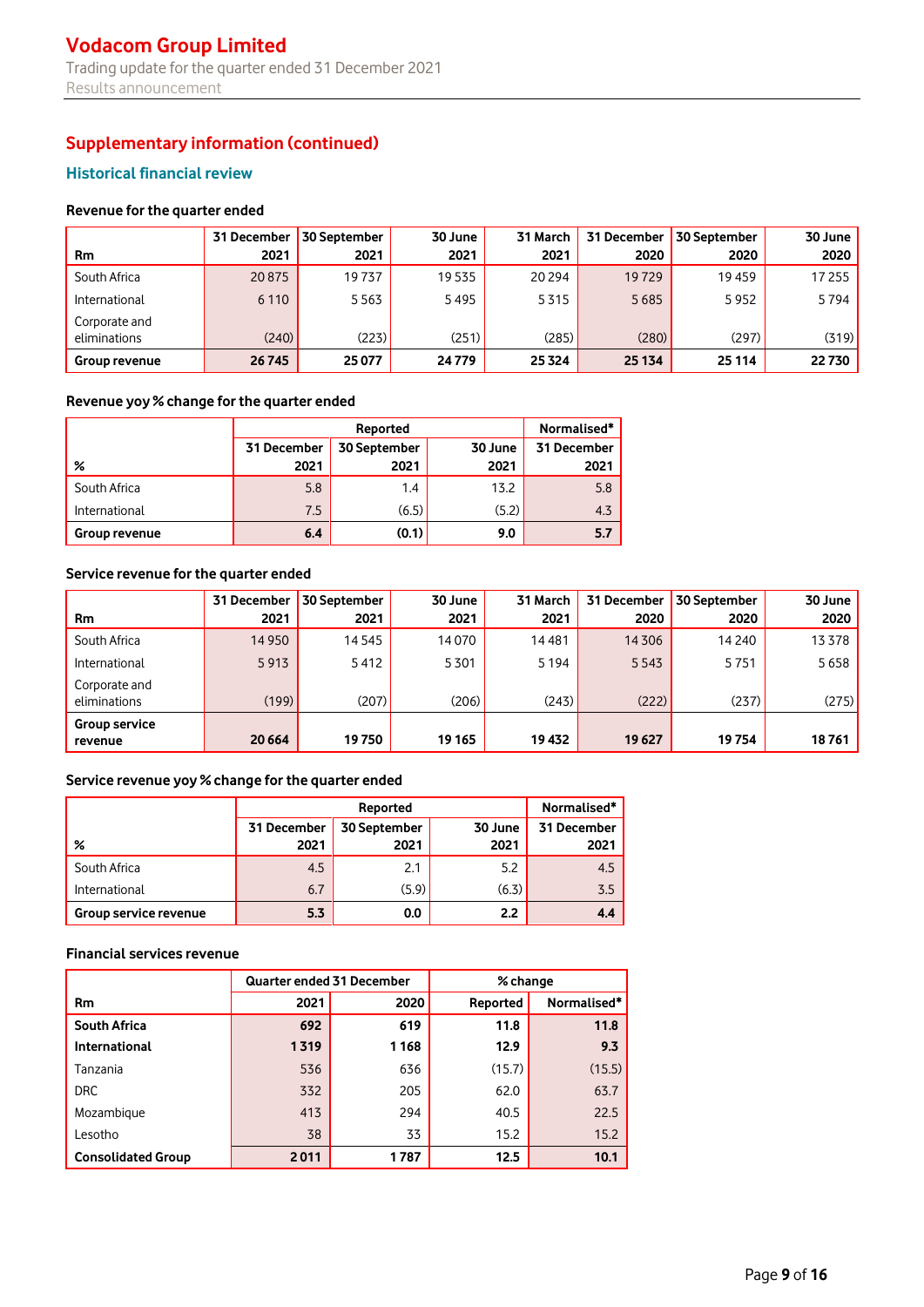# **Vodacom Group Limited** Trading update for the quarter ended 31 December 2021 Results announcement

# **Supplementary information (continued)**

# **Historical key indicators**

#### **South Africa for the quarter ended**

|                                             | 31 December<br>2021 | 30 September<br>2021 | 30 June<br>2021 | 31 March<br>2021 | 31 December<br>2020 | YoY%<br>change |
|---------------------------------------------|---------------------|----------------------|-----------------|------------------|---------------------|----------------|
| Customers <sup>1</sup> (thousand)           | 45772               | 45428                | 44 601          | 44 061           | 44 3 12             | 3.3            |
| Prepaid                                     | 39337               | 39074                | 38379           | 37847            | 38 1 36             | 3.1            |
| Contract                                    | 6435                | 6354                 | 6 2 2 2         | 6 2 1 4          | 6 1 7 6             | 4.2            |
| Data customers <sup>2</sup> (thousand)      | 23 3 8 3            | 22840                | 21 145          | 21703            | 22 4 8 3            | 4.0            |
| Internet of Things connections <sup>3</sup> |                     |                      |                 |                  |                     |                |
| (thousand)                                  | 6 183               | 5751                 | 5658            | 5625             | 5559                | 11.2           |
| Traffic <sup>4</sup> (millions of minutes)  | 16724               | 17675                | 16885           | 16868            | 17448               | (4.1)          |
| Outgoing                                    | 14288               | 14849                | 14 160          | 14 15 9          | 14 640              | (2.4)          |
| Incoming                                    | 2436                | 2826                 | 2725            | 2709             | 2808                | (13.2)         |
| MOU per month <sup>5</sup>                  | 121                 | 131                  | 127             | 128              | 133                 | (9.0)          |
| Prepaid                                     | 111                 | 119                  | 115             | 116              | 122                 | (9.0)          |
| Contract                                    | 183                 | 207                  | 201             | 197              | 195                 | (6.2)          |
| Total ARPU <sup>6</sup>                     |                     |                      |                 |                  |                     |                |
| (rand per month)                            | 91                  | 90                   | 88              | 92               | 92                  | (1.1)          |
| Prepaid                                     | 57                  | 56                   | 55              | 57               | 59                  | (3.4)          |
| Contract                                    | 302                 | 299                  | 292             | 306              | 293                 | 3.1            |

#### **Notes:**

1. Customers are based on the total number of mobile customers using any service during the last three months. This includes customers paying a monthly fee that entitles them to use the service even if they do not actually use the service and those customers who are active whilst roaming.

2. Data customers are based on the number of unique users generating billable data traffic during the month. Also included are users on integrated tariff plans, or who have access to corporate APNs, and users who have been allocated a revenue generating data bundle during the month. A user is defined as being active if they are paying a contractual monthly fee for this service or have used the service during the reported month.

3. Internet of Things (IoT) connections is the remote wireless interchange between two or more predefined devices or a central station without direct relationship with an end customer, in order to support a specific business process or product.

4. Traffic comprises total traffic registered on Vodacom's mobile network, including bundled minutes, promotional minutes and outgoing international roaming calls, but excluding national roaming calls, incoming international roaming calls and calls to free services.

5. Minutes of Use (MOU) per month is calculated by dividing the average monthly minutes (traffic) during the period by the average monthly customers during the period.

6. Total ARPU is calculated by dividing the sum of the customer and incoming revenue for the period by the average monthly active customers during the period. Prepaid and contract only include the revenue generated from Vodacom mobile customers.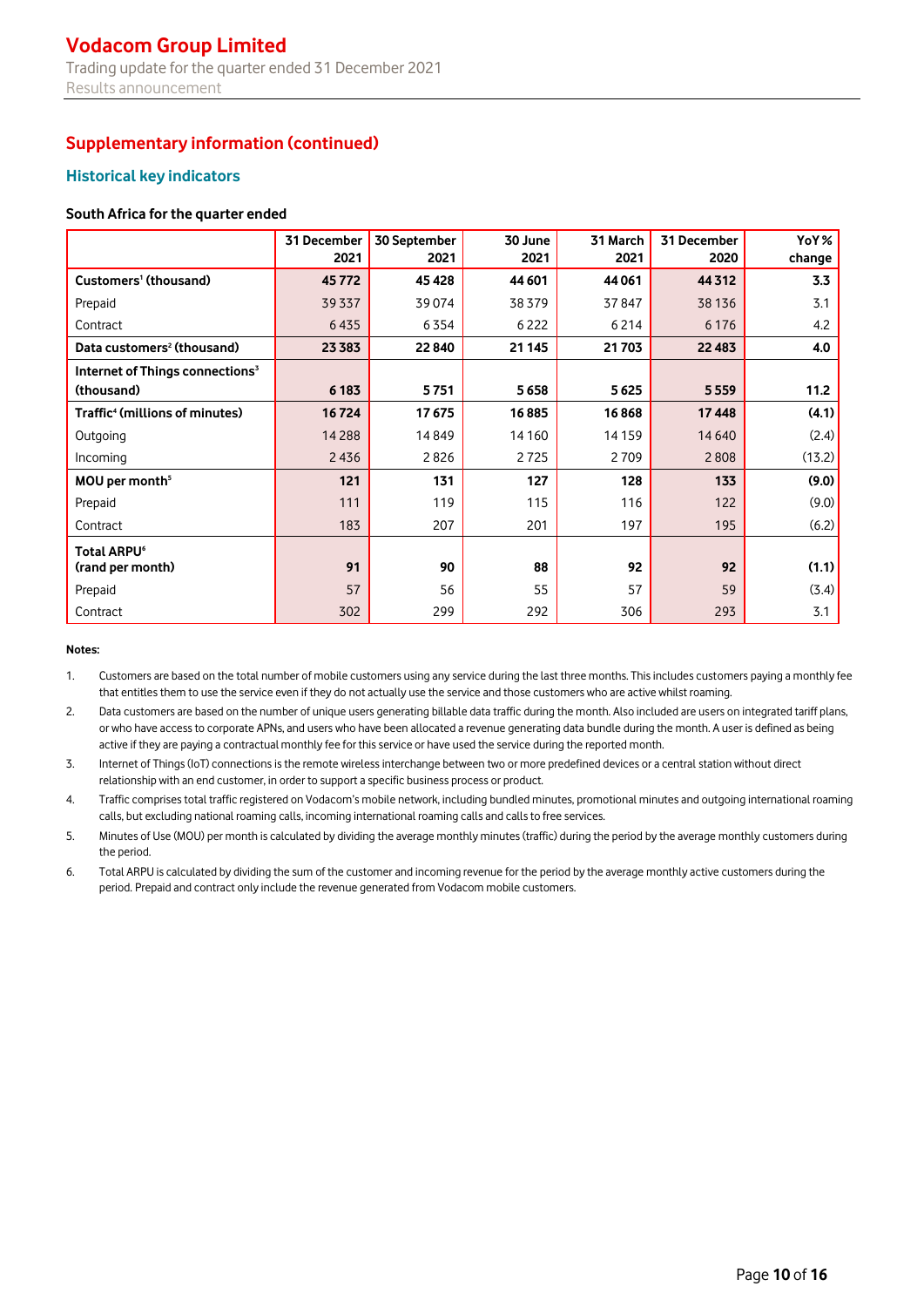# **Vodacom Group Limited** Trading update for the quarter ended 31 December 2021 Results announcement

# **Supplementary information (continued)**

# **Historical key indicators (continued)**

#### **International for the quarter ended**

|                                                       | 31 December | 30 September | 30 June | 31 March | 31 December | YoY%   |
|-------------------------------------------------------|-------------|--------------|---------|----------|-------------|--------|
|                                                       | 2021        | 2021         | 2021    | 2021     | 2020        | change |
| Customers <sup>1</sup> (thousand)                     | 42 122      | 42 493       | 40324   | 39751    | 39 4 15     | 6.9    |
| Tanzania                                              | 15365       | 15 237       | 14771   | 14861    | 15 171      | 1.3    |
| <b>DRC</b>                                            | 15873       | 16780        | 15536   | 15 180   | 14818       | 7.1    |
| Mozambique                                            | 8973        | 8675         | 8260    | 7979     | 7744        | 15.9   |
| Lesotho                                               | 1911        | 1801         | 1757    | 1731     | 1682        | 13.6   |
| Data customers <sup>2</sup> (thousand)                | 21 4 93     | 21 3 67      | 20851   | 20 644   | 20744       | 3.6    |
| Tanzania                                              | 7641        | 7875         | 7710    | 7695     | 7881        | (3.0)  |
| <b>DRC</b>                                            | 7310        | 7350         | 7208    | 7056     | 6850        | 6.7    |
| Mozambique                                            | 5549        | 5279         | 5079    | 5045     | 5068        | 9.5    |
| Lesotho                                               | 993         | 863          | 854     | 848      | 945         | 5.1    |
| MOU per month <sup>3</sup>                            |             |              |         |          |             |        |
| Tanzania                                              | 246         | 236          | 207     | 201      | 198         | 24.2   |
| <b>DRC</b>                                            | 31          | 32           | 32      | 32       | 33          | (6.1)  |
| Mozambique                                            | 121         | 124          | 129     | 135      | 143         | (15.4) |
| Lesotho                                               | 63          | 60           | 65      | 64       | 79          | (20.3) |
| Total ARPU <sup>5</sup> (rand per month)              |             |              |         |          |             |        |
| Tanzania                                              | 35          | 32           | 34      | 33       | 37          | (5.4)  |
| <b>DRC</b>                                            | 43          | 40           | 39      | 42       | 44          | (2.3)  |
| Mozambique                                            | 61          | 59           | 60      | 52       | 57          | 7.0    |
| Lesotho                                               | 47          | 46           | 51      | 53       | 63          | (25.4) |
| Total ARPU <sup>5</sup> (local currency per<br>month) |             |              |         |          |             |        |
| Tanzania (TZS)                                        | 5 1 5 4     | 5037         | 5555    | 5 1 5 2  | 5467        | (5.7)  |
| DRC (US\$)                                            | 2.8         | 2.7          | 2.8     | 2.8      | 2.8         |        |
| Mozambique (MZN)                                      | 254         | 259          | 254     | 257      | 271         | (6.3)  |

#### **Notes:**

1. Customers are based on the total number of mobile customers using any service during the last three months. This includes customers paying a monthly fee that entitles them to use the service even if they do not actually use the service and those customers who are active whilst roaming.

2. Data customers are based on the number of unique users generating billable data traffic during the month. Also included are users on integrated tariff plans, or who have access to corporate APNs, and users who have been allocated a revenue generating data bundle during the month. A user is defined as being active if they are paying a contractual monthly fee for this service or have used the service during the reported month.

3. Minutes of Use (MOU) per month is calculated by dividing the average monthly minutes (traffic) during the period by the average monthly customers during the period.

4. M-Pesa customers are based on the number of unique customers who have generated revenue related to M-Pesa during the last month.

5. Total ARPU is calculated by dividing the sum of the customer and incoming revenue for the period by the average monthly active customers during the period.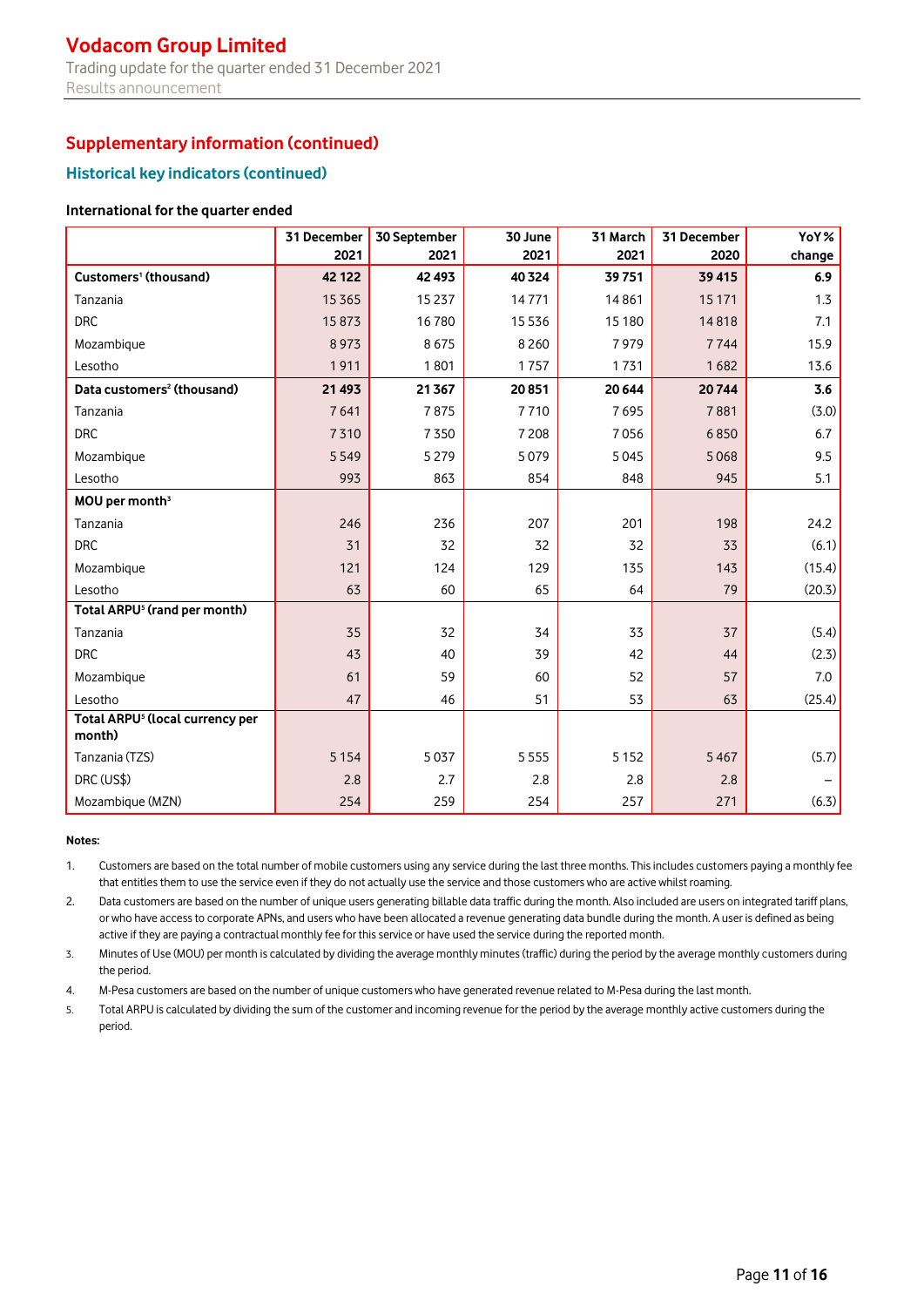## **Historical key indicators (continued)**

#### **Average quarter-to-date exchange rates**

|          | 31 December | 30 September | 31 December | YoY      | Quarterly |
|----------|-------------|--------------|-------------|----------|-----------|
|          | 2021        | 2021         | 2020        | % change | % change  |
| US\$/ZAR | 15.42       | 14.63        | 15.61       | (1.2)    | 5.4       |
| ZAR/MZN  | 4.14        | 4.35         | 4.72        | (12.3)   | (4.8)     |
| ZAR/TZS  | 149.49      | 158.50       | 148.80      | 0.5      | (5.7)     |
| EUR/ZAR  | 17.64       | 17.24        | 18.60       | (5.2)    | 2.3       |
| ZAR/KES  | 7.26        | 7.47         | 7.02        | 3.4      | (2.8)     |

### **Financial services key indicators**

#### **Active customers<sup>1</sup> for the quarter ended**

| <b>Thousand</b>             | 2021    | 31 December 30 September<br>2021 | 31 December<br>2020 | % change<br>20/21 |
|-----------------------------|---------|----------------------------------|---------------------|-------------------|
| <b>South Africa</b>         | 13875   | 12841                            | 13 139              | 5.6               |
| <b>International M-Pesa</b> | 16702   | 15731                            | 15988               | 4.5               |
| Tanzania                    | 7118    | 6463                             | 7447                | (4.4)             |
| <b>DRC</b>                  | 3433    | 3 2 2 0                          | 2963                | 15.9              |
| Mozambique                  | 5 1 8 3 | 5 1 1 2                          | 4805                | 7.9               |
| Lesotho                     | 968     | 936                              | 773                 | 25.2              |
| <b>Consolidated Group</b>   | 30 577  | 28 5 72                          | 29 127              | 5.0               |

#### **Monthly average M-Pesa value of transactions for the quarter ended**

| <b>US\$m</b>                    | <b>31 December</b> | <b>30 September</b> | 30 June | 31 March | 31 December | % change, |
|---------------------------------|--------------------|---------------------|---------|----------|-------------|-----------|
|                                 | 2021               | 2021                | 2021    | 2021     | 2020        | 20/21     |
| Total (100% basis) <sup>2</sup> | 28 15 6            | 26845               | 25 0 27 | 24 507   | 24 260      | 6.7       |

#### **Note:**

1. Financial services customers are based on the number of customers who have generated revenue to financial services during the last month.

2. Total including International and Safaricom on a 100% basis.

## **Pro-forma financial information**

The presentation of the pro-forma financial information and related reconciliations as detailed below on pages 13 - 14, is the responsibility of the directors of Vodacom Group Limited. This pro-forma information, due to its nature, may not be a fair reflection of the Group's results of operations, financial position, changes in equity or cash flows. This *pro-forma* information and the basis on which the historical financial information has been prepared in accordance with the accounting policies of the Group. The purpose of presenting pro-forma financial information on a comparable and normalised growth constant currency basis and excluding mergers, acquisition and disposal activity, is to assist the user in understanding the underlying growth trends on a comparable basis. This pro-forma information has not been reviewed or reported on by Vodacom's external auditors.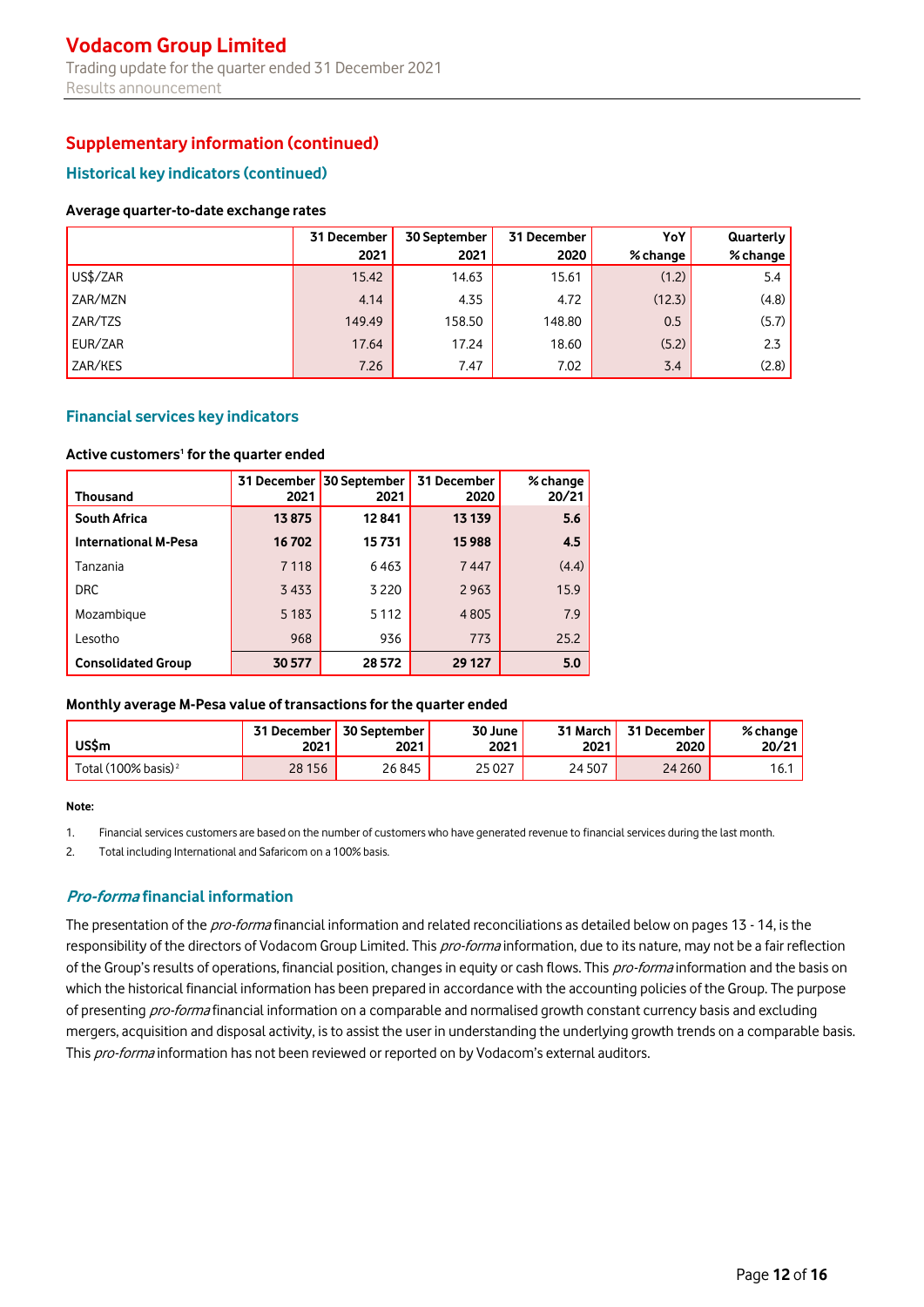# **Pro-forma financial information (continued)**

#### **Reconciliation of normalised values for the quarter ended 31 December 2021**

| <b>Rm</b>                         | Reported | Translation FX <sup>1</sup> | Normalised* |
|-----------------------------------|----------|-----------------------------|-------------|
| Revenue                           |          |                             |             |
| Group                             | 26745    |                             | 26745       |
| International                     | 6 1 1 0  |                             | 6 1 1 0     |
| Service revenue                   |          |                             |             |
| Group                             | 20 6 64  |                             | 20 6 64     |
| International                     | 5913     |                             | 5913        |
| Data revenue                      |          |                             |             |
| International                     | 1218     |                             | 1218        |
| <b>Financial services revenue</b> |          |                             |             |
| Group                             | 2011     | -                           | 2011        |
| International (M-Pesa)            | 1319     |                             | 1319        |

### **Reconciliation of normalised values for the quarter ended 31 December 2020**

| <b>Rm</b>                         | Reported | Translation FX <sup>1</sup> | Normalised* |
|-----------------------------------|----------|-----------------------------|-------------|
| Revenue                           |          |                             |             |
| Group                             | 25 134   | 173                         | 25 30 7     |
| International                     | 5 6 8 5  | 175                         | 5860        |
| Service revenue                   |          |                             |             |
| Group                             | 19 627   | 166                         | 19793       |
| International                     | 5 5 4 3  | 169                         | 5712        |
| Data revenue                      |          |                             |             |
| International                     | 1011     | 25                          | 1036        |
| <b>Financial services revenue</b> |          |                             |             |
| Group                             | 1795     | 31                          | 1826        |
| International (M-Pesa)            | 1 1 6 8  | 39                          | 1 2 0 7     |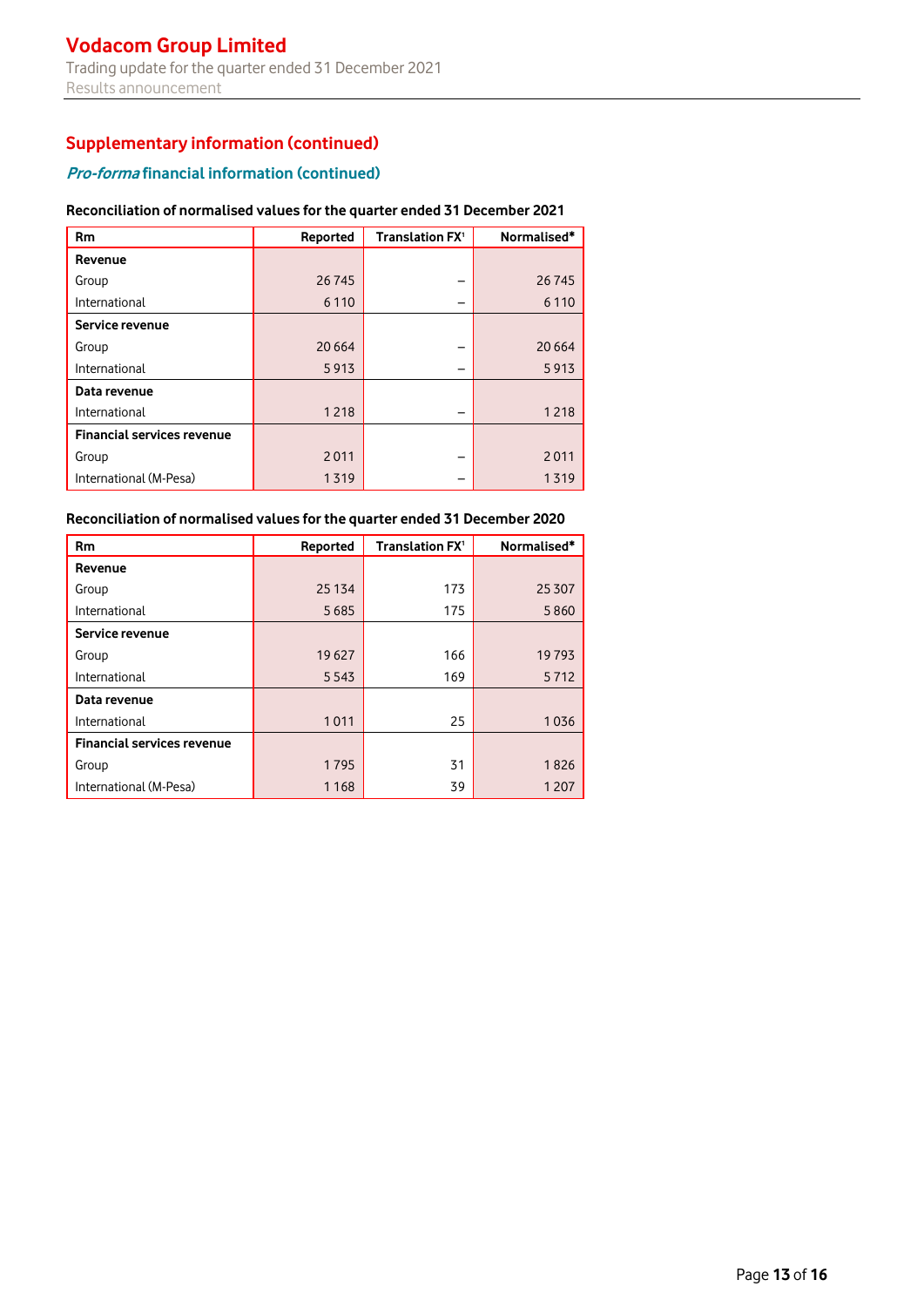### **Pro-forma financial information (continued)**

#### **Reconciliation of normalised growth for the quarter ended 31 December 2021**

|                                   | Reported                | <b>Translation FX</b> | Normalised* |
|-----------------------------------|-------------------------|-----------------------|-------------|
| %                                 | $%$ change <sup>2</sup> | ppts                  | % change    |
| Revenue                           |                         |                       |             |
| Group                             | 6.4                     | (0.7)                 | 5.7         |
| International                     | 7.5                     | (3.2)                 | 4.3         |
| Service revenue                   |                         |                       |             |
| Group                             | 5.3                     | (0.9)                 | 4.4         |
| International                     | 6.7                     | (3.2)                 | 3.5         |
| Data revenue                      |                         |                       |             |
| International                     | 21.3                    | (3.7)                 | 17.6        |
| <b>Financial services revenue</b> |                         |                       |             |
| Group                             | 12.5                    | (2.4)                 | 10.1        |
| International (M-Pesa)            | 12.9                    | (3.6)                 | 9.3         |

#### **Notes:**

1. The Group's presentation currency is the South African rand. Our International operations utilise a number of functional currencies, for example the United States dollar, Tanzanian shilling, Mozambican metical, Nigerian naira and Zambian kwacha. The prevailing exchange rates for the current and comparative periods are disclosed on page 13. Translation foreign exchange (FX) arises from the translation of the results, at average rates, of subsidiaries' functional currencies to Vodacom's presentation currency, being rand. The exchange variances are eliminated by applying the average rate for the quarter ended 31 December 2021 (which is derived by dividing the individual subsidiary's translated rand value with the functional currency for the period) to 31 December 2020 numbers, thereby giving a user a view of the performance which excludes exchange variances.

The percentage change relates to the year-on-year percentage growth calculated as the percentage change between the quarter ended 31 December 2021 and quarter ended 31 December 2020 values.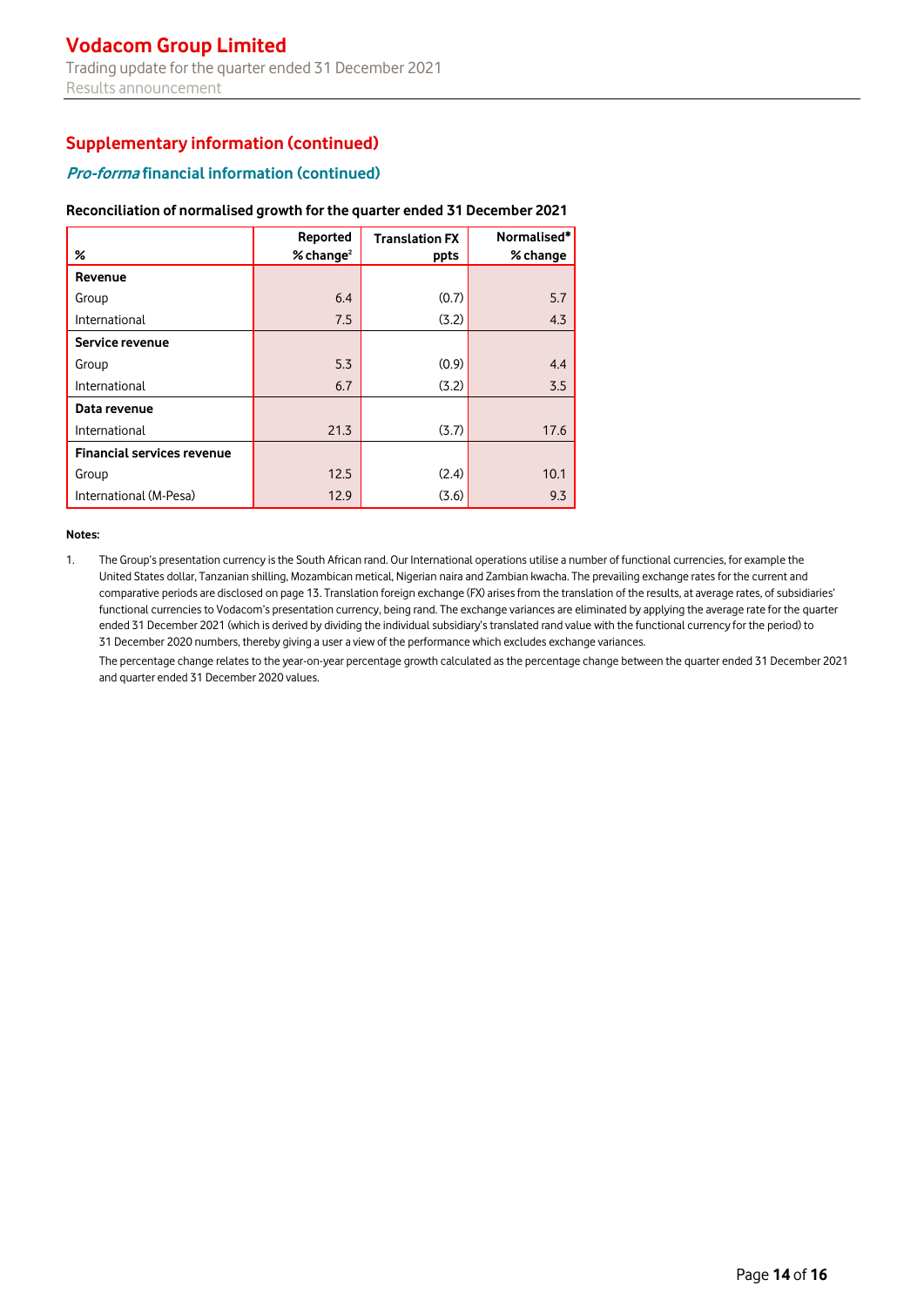# **Disclaimer**

### Additional financial and operational measures

This announcement contains certain financial (i.e. service revenue, enterprise service revenue) and operational (i.e. customers, ARPUs) measures. The Group's management believes these measures provide valuable additional information in understanding the performance of the Group or the Group's businesses asthey provide measures used by the Group to assess performance. However, this additional information presented is not uniformly defined by all companies, including those in the Group's industry. Accordingly, it may not be comparable with similarly titled measures and disclosures by other companies. Additionally, although these measures are important in the management of the business, they should not be viewed in isolation or as replacements for or alternatives to, but rather as complementary.

## **Trademarks**

Vodafone, the Vodafone logo, M-Pesa, Connected Farmer, Vodafone Supernet, Vodafone Mobile Broadband, Vodafone WebBox, Vodafone Passport, Vodafone live!, Power to You, Vodacom, Vodacom 4 Less and Vodacom Change the World are trademarks of Vodafone Group Plc (or have applications pending). Other product and company names mentioned herein may be the trademarks of their respective owners.

### Forward-looking statements

This announcement which sets out the quarterly results for Vodacom Group Limited for the quarter ended 31 December 2021 contains 'forward-looking statements', which have not been reviewed or reported on by the Group's auditors, with respect to the Group's financial condition, results of operations and businesses and certain of the Group's plans and objectives. In particular, such forward-looking statements include, but are not limited to, statements with respect to: expectations regarding the Group's financial condition or results of operations including the confirmation of the Group's targets; expectations for the Group's future performance generally; expectations regarding the operating environment and market conditions and trends; intentions and expectations regarding the development, launch and expansion of products, services and technologies; growth in customers and usage; expectations regarding spectrum licence acquisitions; expectations regarding adjusted EBITDA, capital additions, free cash flow, and foreign exchange rate movements; and expectations regarding the integration or performance of current and future investments, associates, joint ventures, non-controlled interests and newly acquired businesses.

Forward-looking statements are sometimes, but not always, identified by their use of a date in the future or such words as "will", "anticipates", "aims", "could", "may", "should", "expects", "believes", "intends", "plans" or "targets" (including in their negative form). By their nature, forward-looking statements are inherently predictive, speculative and involve risk and uncertainty because they relate to events and depend on circumstances that may or may not occur in the future. There are a number of factors that could cause actual results and developments to differ materially from those expressed or implied by these forward-looking statements. These factors include, but are not limited to, the following: changes in economic or political conditions in markets served by operations of the Group; greater than anticipated competitive activity; higher than expected costs or capital expenditures; slower than expected customer growth and reduced customer retention; changes in the spending patterns of new and existing customers; the Group's ability to expand its spectrum position or renew or obtain necessary licences; the Group's ability to achieve cost savings; the Group's ability to execute its strategy in fibre deployment, network expansion, new product and service roll-outs, mobile data, Enterprise and broadband; changes in foreign exchange rates, as well as changes in interest rates; the Group's ability to realise benefits from entering into partnerships or joint ventures and entering into service franchising and brand licensing; unfavourable consequences to the Group of making and integrating acquisitions or disposals; changes to the regulatory framework in which the Group operates; the impact of legal or other proceedings; loss of suppliers or disruption of supply chains; developments in the Group's financial condition, earnings and distributable funds and other factors that the Board takes into account when determining levels of dividends; the Group's ability to satisfy working capital and other requirements; changes in statutory tax rates or profit mix; and/or changes in tax legislation or final resolution of open tax issues.

All subsequent written or oral forward-looking statements attributable to the Company, to any member of the Group or to any persons acting on their behalf are expressly qualified in their entirety by the factors referred to above. No assurances can be given that the forward-looking statements in this document will be realised. Subject to compliance with applicable law and regulations, Vodacom does not intend to update these forward-looking statements and does not undertake any obligation to do so.